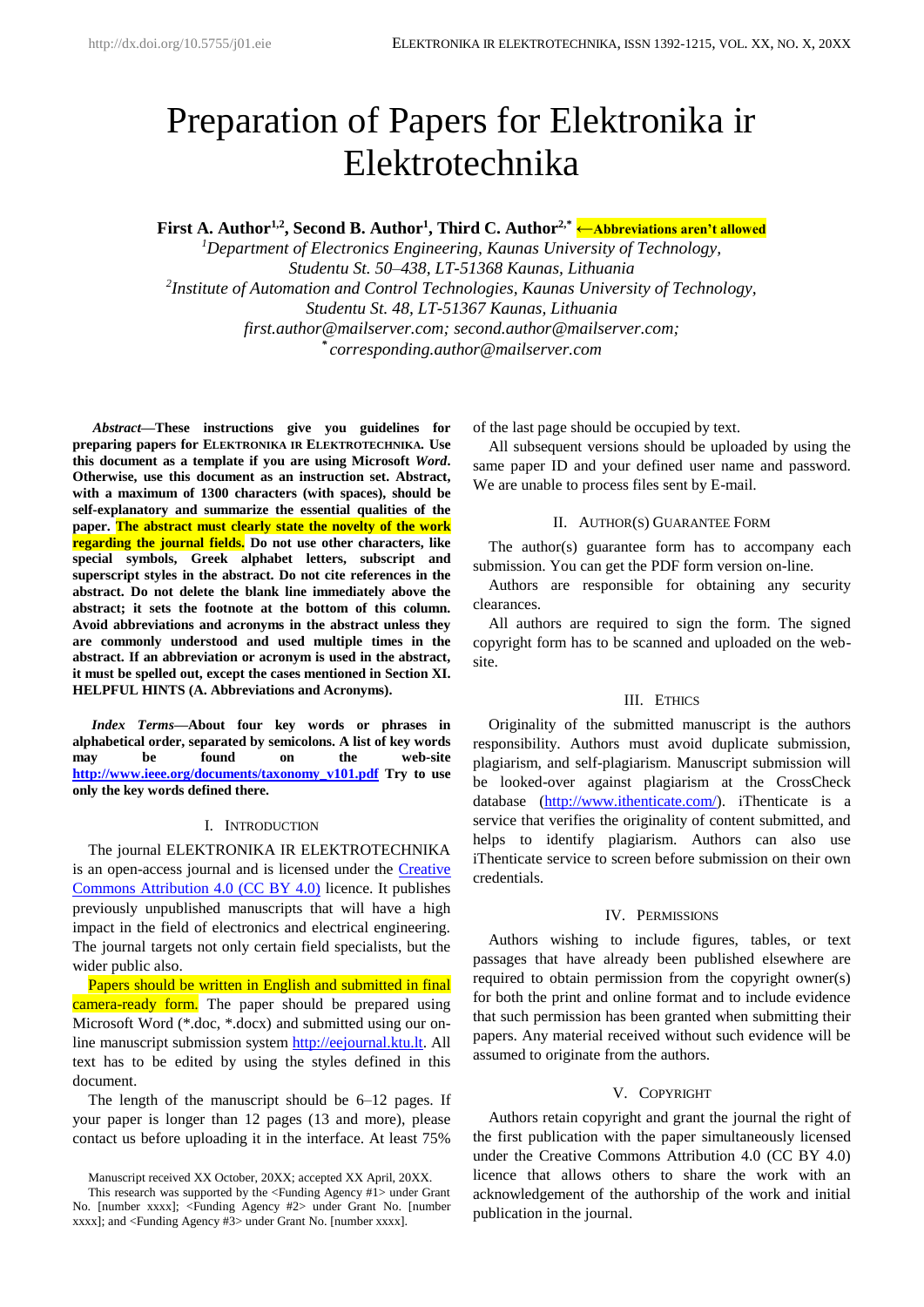Authors are allowed to enter into separate, additional contractual arrangements for the non-exclusive distribution of the paper published in the journal (e.c., post the paper to an institutional repository or publish the paper in a book), with an acknowledgement of the initial publication in the journal.

## VI. CO-AUTHORSHIP

Author name, affiliation and complete address are to be placed underneath the title. In case of multiple authorship of a submitted paper, the affiliation and complete addresses of each co-author must be specified. If there is more than one author, please clearly indicate with an asterisk (\*) who will handle the correspondence at all stages of refereeing and publication, also post-publication. Any change to the author names listed in the original manuscript, including additions, deletions, and/or a change in order of appearance, requires proof of agreement of all co-authors. Once paper is accepted, further change of co-authors is prohibited.

## VII. PAPER AND TEXT FORMAT

This document is a template for Microsoft Word. If you are reading a paper or PDF version of this document, please download the electronic file from the journal Web site [http://eejournal.ktu.lt](http://eejournal.ktu.lt/) so you can use it to prepare your manuscript.

When you open this document, select "Page Layout" from the "View" menu in the menu bar (View | Page Layout), which allows you to see the footnotes. Then type over sections or cut and paste from another document and then use markup styles. The pull-down style menu is at the left of the Formatting Toolbar at the top of your Word window (for example, the style at this point in the document is "Text"). Highlight a section that you want to designate with a certain style, and then select the appropriate name on the style menu. The style will adjust your fonts and line spacing. Do not change the font sizes or line spacing to squeeze more text into a limited number of pages. Use italics for emphasis; do not underline.

To insert images in Word, position the cursor at the insertion point and either use Insert | Picture | From File or copy the image to the Windows clipboard and then Edit | Paste Special | Picture (with "Float over text" unchecked).

| Item              | Font                                   | <b>Size</b>      | <b>Style</b> |
|-------------------|----------------------------------------|------------------|--------------|
| Title of paper    | Times New Roman                        | $24$ pt          | Normal       |
| Authors' names    | Times New Roman                        | $11$ pt          | Bold         |
| Authors' address  | Times New Roman                        | $11$ pt          | Italic       |
| Abstract          | Times New Roman                        | 9 pt             | Bold         |
| Title of sections | Times New Roman                        | 10 <sub>pt</sub> | Normal       |
| Text, Formulae    | Times New Roman                        | 10 <sub>pt</sub> | Normal       |
| Algorithms        | <b>Courier New</b><br>10 <sub>pt</sub> |                  | Normal       |
| References        | Times New Roman                        | 8 pt             | Normal       |

TABLE I. THE RECOMMENDED FONTS.

## VIII. TABLES, FIGURES

Illustrations should be numbered consecutively in Arabic numerals, while tables in Roman numerals, following the order cited in the text; they may be organized in one or two columns. Tables must be accompanied by a caption placed at the top ("Table Title" style). Figures (abbreviated Fig. X in

the caption and Fig. X in the text) must be accompanied by a caption placed underneath ("Figure Caption" style). References made to tables in text will not be abbreviated e.g. "in Table I". If your figure has two parts or more, include the labels "(a)" and "(b)", etc. as separate text after each part. Do not use automatic citation function for citing tables, and figures.

Figure axis labels are often a source of confusion. Use words rather than symbols. As an example, write the quantity "Magnetization," or "Magnetization *M*," not just "M." Put units in parentheses. Do not label axes only with units. Do not label axes with a ratio of quantities and units. For example, write "Temperature  $(K)$ ," not "Temperature/K." Figure labels should be legible, approximately 8 to 11-point type.

Make sure the axis labels and other items are part of the artwork. Do not use text boxes for labeling the pictures or figure captions.



Fig. 1. Magnetization as a function of applied field. Note that "Fig." is abbreviated. There is a period after the figure number, followed by two spaces. It is good practice to explain the significance of the figure in the caption.

Please verify that the figures and tables you mention in the text actually exist.

If you are importing your graphics into this Word template, please use the following steps:

Under the option EDIT select PASTE SPECIAL. A dialog box will open, select paste picture, then click OK. Your figure should now be in the Word Document.

## IX. ELECTRONIC IMAGE FILES

Format and save your graphic images using a suitable graphics processing program that will allow you to create the images Encapsulated PostScript (EPS) or Tagged Image File Format (TIFF), sizes them, and adjusts the resolution settings. If you created your source files in one of the abovementioned formats, you will be able to submit the graphics without converting them to an EPS or TIFF file. Image quality is very important to how yours graphics will reproduce. Even though we can accept graphics in many formats, we will not be able to improve your graphics if they are poor quality when we receive them. If your graphic looks low in quality on your printer or monitor, please keep in mind you will have no possibility to improve its quality after the submission.

Figures should be prepared with 600 dpi resolution and saved with no compression, with file names in the form of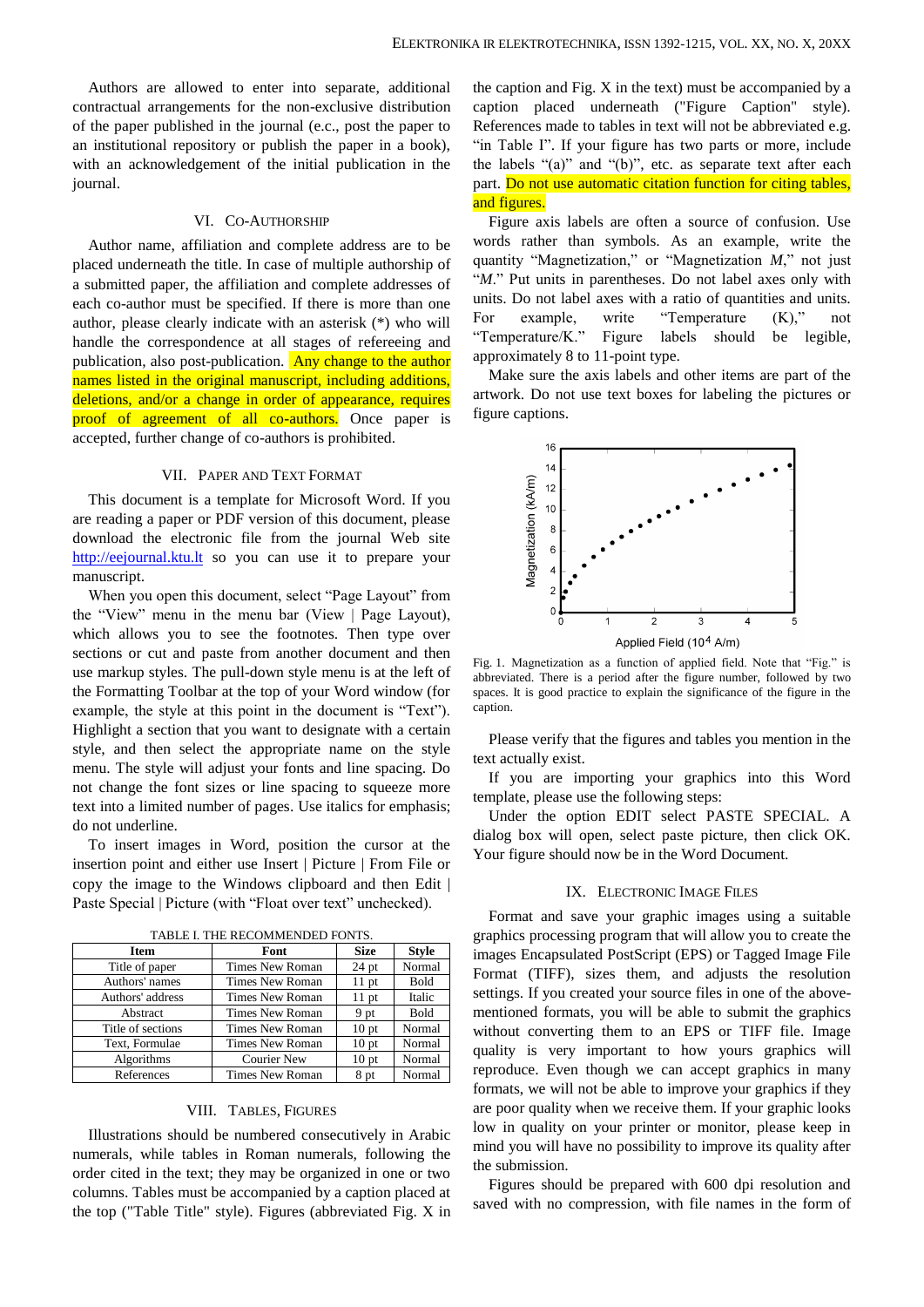"fig3.tif".

Aspect ratio should be left untouched.

If a graphic is to appear in print or on-line in colour, it should be submitted as RGB colour. Please note that the journal publishes colour figures in on-line version and black and white figures in print. All figures should be understandable without colour.

Colour printing of figures in print is available, but is billed to the authors. Include a note with your final paper indicating that you request and will pay for the colour printing.

The compressed graphic files (\*.zip, \*.rar) have to be uploaded on the web-site.

#### X. EQUATIONS

The equations should be prepared using "Microsoft Equation 3.0" or "MathType" editor, and appear in a text as a separate object. (Insert | Object | Create New | Microsoft Equation 3.0 or MathType Equation). "Float over text" should not be selected.

Each formula should occupy one line. The equation should be in the centre of the column. Equations should be numbered consecutively with Arabic numerals and cited (1) in the text. Do not place several equations under one number. Do not use automatic citation function for citing equations. Consecutive numbers should be marked in parentheses flush with the right margin, as in (1). First use the equation editor to create the equation. Then select the "Equation" markup style. Press the tab key before and after equation, and write the equation number in parentheses. To make your equations more compact, you may use the solidus ( / ), the exp function, or appropriate exponents. Use parentheses to avoid ambiguities in denominators. Punctuate equations when they are part of a sentence, as in

$$
\int_0^{r_2} F(r,\phi) dr d\phi = [\sigma r_2 / (2\mu_0)] \times
$$
  
 
$$
\times \int_0^{\infty} \exp(-\lambda |z_j - z_i|) \lambda^{-1} J_1(\lambda r_2) J_0(\lambda r_i) d\lambda.
$$
 (1)

Be sure that the symbols in your equation have been defined before the equation appears or immediately following. Italicize symbols (*T* might refer to temperature, but T is the unit tesla). Refer to " $(1)$ ," not "Eq.  $(1)$ " or "equation (1)," except at the beginning of a sentence: "Equation  $(1)$  is ...".

| <b>Elements of the formulas</b> | Font<br>size     | <b>Font style</b> | <b>Type</b>               |  |  |
|---------------------------------|------------------|-------------------|---------------------------|--|--|
| Text                            | 10 <sub>pt</sub> | Normal            | <b>Times New</b><br>Roman |  |  |
| <b>Functions</b>                | 10 <sub>pt</sub> | Normal            | <b>Times New</b><br>Roman |  |  |
| Variables                       | 10 <sub>pt</sub> | Normal            | Symbol, Italic            |  |  |
| L.C.Greek                       | 8 pt             | Normal            | Symbol, Italic            |  |  |
| <b>U.C.Greek</b>                | 10 <sub>pt</sub> | Normal            | Symbol, Italic            |  |  |
| Symbols                         | 12 pt            |                   | Symbol                    |  |  |
| Subsymbols                      | 10 <sub>pt</sub> |                   | Symbol                    |  |  |
| Vectors and matrices            | 10 <sub>pt</sub> | Bold              | <b>Times New</b><br>Roman |  |  |
| Subscript/Superscript           | 8 pt             | Normal            |                           |  |  |
| Sub-Subscript/Superscript       | 7 pt             | Normal            |                           |  |  |

TABLE II. REQUIREMENTS FOR THE EQUATIONS.

#### XI. HELPFUL HINTS

#### *A. Abbreviations and Acronyms*

Do not use abbreviations in the title unless they are unavoidable. Avoid abbreviations and acronyms in the abstract unless they are commonly understood and used multiple times in the abstract. If an abbreviation or acronym is used in the abstract, it must be spelled out (defined) in the abstract, and then spelled out again the first time it is used in the main text of the paper. Abbreviations such as AC, and DC do not have to be defined. Abbreviations that incorporate periods should not have spaces: write "C.N.R.S.," not "C. N. R. S.".

## *B. Other Recommendations*

Use one space after periods and colons. Hyphenate complex modifiers: "zero-field-cooled magnetization". Avoid dangling participles, such as, "Using (1), the potential was calculated". [It is not clear who or what used (1)]. Write instead, "The potential was calculated by using (1)", or "Using (1), we calculated the potential".

Use a zero before decimal points: "0.25", not ".25". Use "cm<sup>3</sup>", not "cc". Indicate sample dimensions as "0.1 cm  $\times$ 0.2 cm", not " $0.1 \times 0.2$  cm<sup>2</sup>" The abbreviation for "seconds" is "s", not "sec". Do not mix complete spellings and abbreviations of units: use "Wb/ $m<sup>2</sup>$ " or "webers per square meter", not "webers/m<sup>2</sup>". When expressing a range of values, write "7 to 9" or "7–9", not "7~9".

Remember to check spelling. If your native language is not English, please get a native English-speaking colleague to carefully proofread your paper. Try to avoid repetitions; Keep the text short and simple; Take care to use the proper tenses when describing your work and findings; Avoid shifting tenses within a unit of text: paragraph, sub-section section; Introduce abbreviations and acronyms systematically the first time they are used in a document.

# *C. Some Common Mistakes*

The word "data" is plural, not singular. The subscript for the permeability of vacuum  $\mu_0$  is zero, not a lowercase letter "o". Use the word "micrometer" instead of "micron". A graph within a graph is an "inset," not an "insert." The word "alternatively" is preferred to the word "alternately" (unless you really mean something that alternates). Use the word "whereas" instead of "while" (unless you are referring to simultaneous events). Do not use the word "essentially" to mean "approximately" or "effectively". Be aware of the different meanings of the homophones "affect" (usually a verb) and "effect" (usually a noun), "complement" and "compliment," "discreet" and "discrete", "principal" (e.g., "principal investigator") and "principle" (e.g., "principle of measurement"). Do not confuse "imply" and "infer."

Prefixes such as "non", "sub", "micro", "multi", and "ultra" are not independent words; they should be joined to the words they modify, usually without a hyphen. There is no period after the "et" in the Latin abbreviation "*et al.*" (it is also italicized). The abbreviation "i.e.," means "that is," and the abbreviation "e.g.," means "for example" (these abbreviations are not italicized).